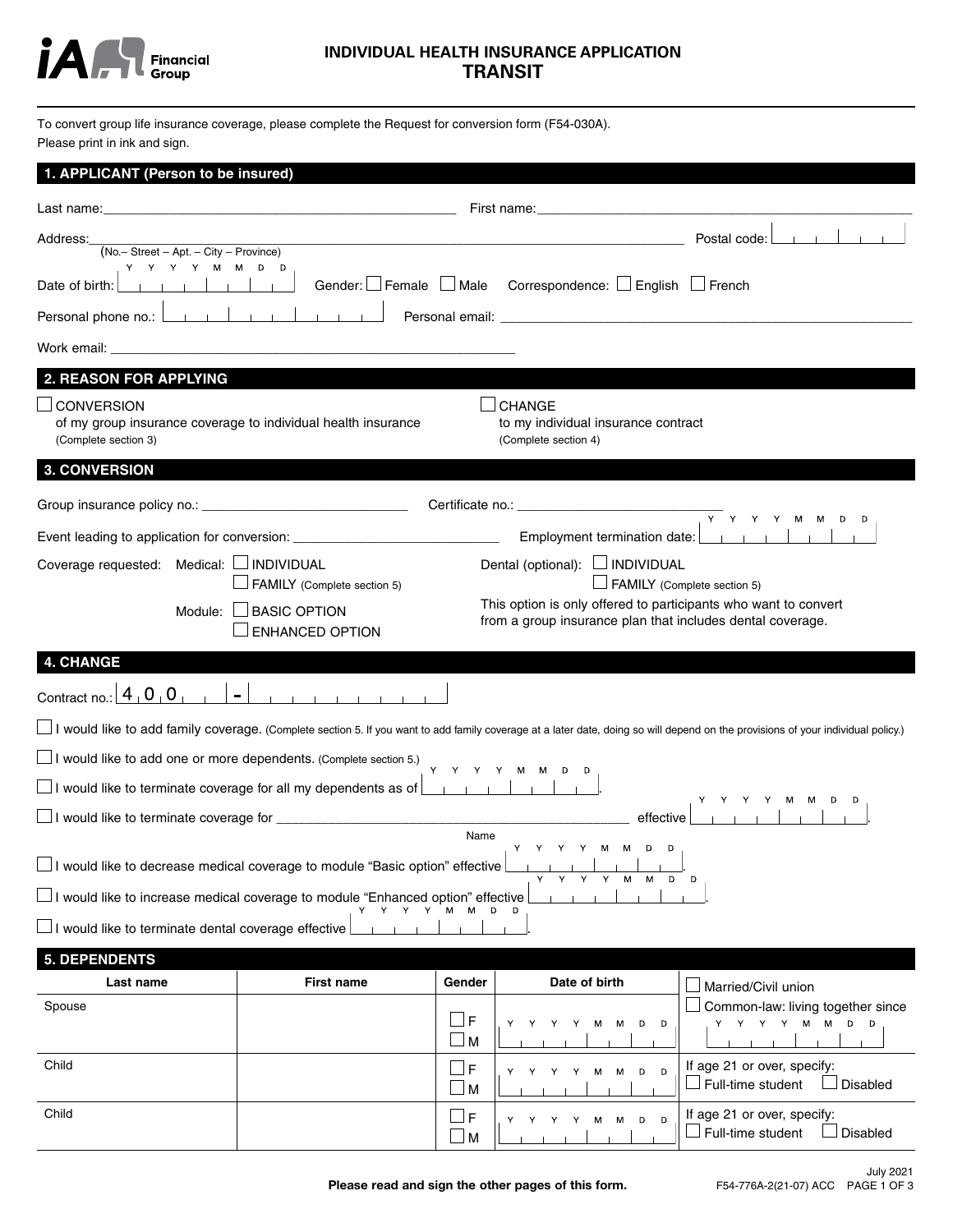# **6. DIRECT DEPOSIT AND NOTIFICATION**

# **Direct deposit of your health and/or dental claim reimbursements and notification of claim processing** Complete only when signing up for direct deposit or to update your information. Banking information for direct deposit: 1. Cheque number (do not write this number).  $\begin{array}{c}\n\begin{array}{c}\n\begin{array}{c}\n\begin{array}{c}\n\end{array}\n\end{array}\n\end{array}$ 2. Transit number (5 digits). 3. Financial institution number (3 digits). 4. Account number up to 12 digits. The format may दी⊪ । पपूर्पपप™पूपपा: vary from one financial institution to another. 999m999m9# **Indicate all numbers and only the numbers.** Email address for notification:  $\Box$  Work  **To receive notifications, you must provide your email address and your banking information.**  $\Box$  I do not want to receive notification

**You can view the status and details of your health and/or dental claims via My Client Space ([ia.ca/myaccount\)](https://iac.secureweb.inalco.com/eemwpnp1/public/login?TYPE=33554433&REALMOID=06-8d1faca3-560c-4a78-9f4d-77664996ba90&GUID=&SMAUTHREASON=0&METHOD=GET&SMAGENTNAME=-SM-9DTfP3Puxdh%2f70NuRXE8g2M%2f3VIO3eH4K7rjIHQkl%2bDoer73RjPxF56BQlS2Ig7k&TARGET=-SM-https%3a%2f%2fiac%2esecureweb%2einalco%2ecom%2fwemwpn47), our secure website, at any time.**

# **APPLICANT CONFIRMATION/AUTHORIZATION**

**I HEREBY APPLY** for the benefits which I am eligible for under the individual insurance plan of Industrial Alliance Insurance and Financial Services Inc. ("iA Financial Group"), subject to any refusal indicated and **CONFIRM** that the information contained in this form is true and complete to the best of my knowledge.

**I CONFIRM** that I am authorized to disclose information concerning my dependents and **I CONSENT**, on their behalf and on my own, to the release of the information provided to iA Financial Group, its employees, agents, reinsurers and service providers for the purpose of underwriting, administration, claims processing and the enrolment of myself and my dependents in an individual insurance plan by iA Financial Group.

If I enrol in direct deposit, **I AUTHORIZE** iA Financial Group to deposit in my bank account, using the banking information I have provided, any amounts payable in regards to a claim that I submit under my insurance policy. **I AGREE** that this authorization will apply until such time as I submit a written request to the contrary to iA Financial Group. **I UNDERSTAND** that iA Financial Group will have no further obligation with regard to the claims paid. **I ALSO UNDERSTAND** that iA Financial Group can, without prior notice, terminate the direct deposit of my claims payments. This authorization takes effect on the date indicated below and will be valid for all other active bank accounts at this or any other financial institution that I may name in the future.

Furthermore, if I enrol in direct deposit, **I UNDERSTAND** and **AGREE** that if I provide iA Financial Group with incorrect banking information or if I fail to notify iA Financial Group of any change in my banking information and, as a result of this error or omission, the amount of a paid claim is deposited into the wrong bank account, iA Financial Group cannot be held responsible or liable for this error or omission or be obligated to reimburse me if iA Financial Group is unable to recover the amount that was paid into the wrong account.

**I AGREE** that a photocopy of this Confirmation/Authorization shall be as valid as the original.

**Applicant's signature** \_\_\_\_\_\_\_\_\_\_\_\_\_\_\_\_\_\_\_\_\_\_\_\_\_\_\_\_\_\_\_\_\_\_\_\_\_\_\_\_\_\_\_\_\_\_\_\_ Date:

| Date: I |  |  |  |  |
|---------|--|--|--|--|

## **PRE-AUTHORIZED DEBIT (PAD) AGREEMENT – CATEGORY: PERSONAL**

**Banking information:** Same as direct deposit. Otherwise, include with this form another personal cheque marked VOID or a complete written confirmation from your financial institution (indicate on it "PAD").

**IMPORTANT:** You must notify Industrial Alliance Insurance and Financial Services Inc. of any change in your banking information for PADs. Updating the banking information for your PADs does not update the banking information for your direct deposit, and vice versa. Therefore, each set of banking information must be updated separately.

## **In this PAD agreement, "I" refers to each bank account holder who, as it regards them, declares as follows:**

### **Authorization**

I authorize Industrial Alliance Insurance and Financial Services Inc. ("iA Financial Group") and the financial institution designated (or any other financial institution I may authorize at any time) to perform PADs from the bank account designated (or any other account I may designate at any time), for payment of premiums taxes, deposits, instalments and charges for the contract to which this agreement is attached. Regular periodic PADs will be processed on the **1st day of each month**, whereas occasional one-time PADs can be processed on any other date.